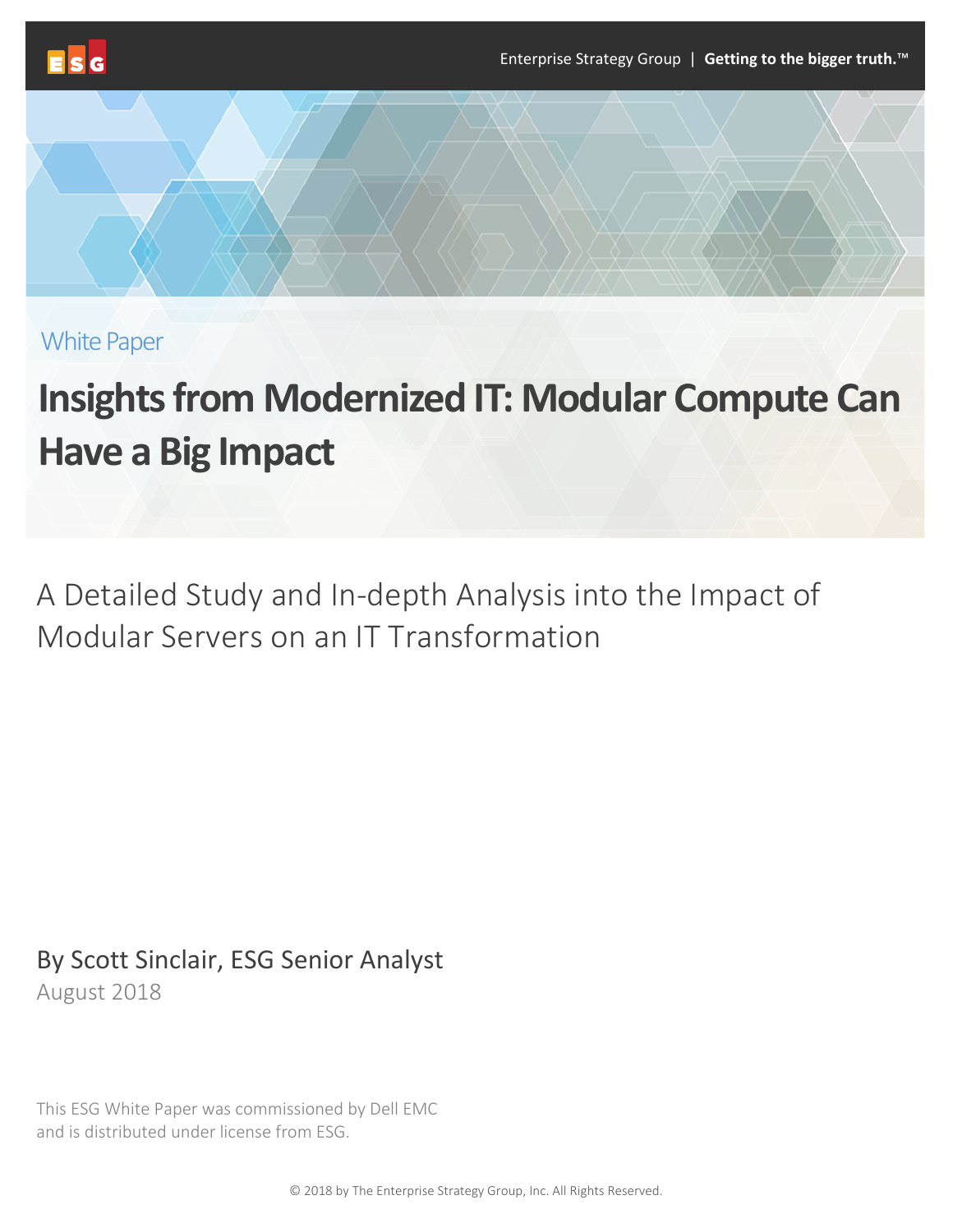

#### $\overline{2}$

### **Contents**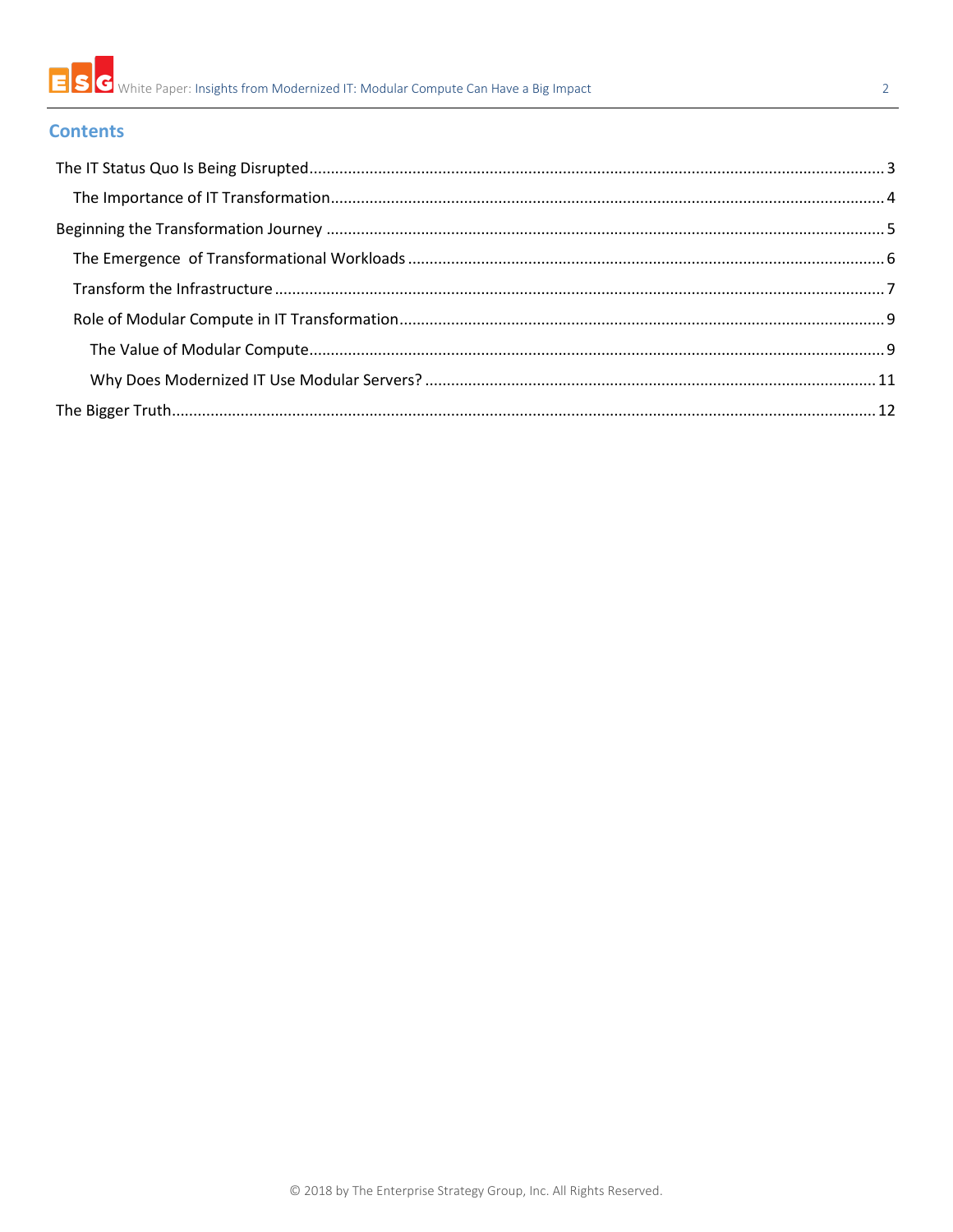## <span id="page-2-0"></span>**The IT Status Quo Is Being Disrupted**

For many companies, risk aversion still drives IT. Given that today's businesses depend upon digital services, IT organizations have traditionally and prudently prioritized reliability and predictability. If an IT service becomes unavailable, often some portion of the business stops. And if the business stops even for just a few moments, revenue can be impacted. Modern business demands fast and flexible IT. This new reality is causing a shift in priorities – Modern IT organizations favor speed and agility over predictability and reliability. For modern IT organizations, focusing on reliability and predictability is a losing battle and, as a result, aging IT organizations—as defined by ESG research—are struggling.

According to ESG research of aging IT organizations:

- 74% of IT organizations balance priorities of IT service delivery between reliability/predictability and speed/agility.
- 49% see themselves as not delivering IT services at the right pace, or are not aware of whether they are or not.
- 32% say their line-of-business consumers (LOBs) are dissatisfied with the time it takes to provision on-premises infrastructure for workloads, or are not aware of whether they are dissatisfied or not.
- 31% say their LOBs are dissatisfied with the time it takes to expand on-premises infrastructure for workloads, or are not aware of whether they are dissatisfied or not.

Reliability is important, but given today's IT demands, just being reliable isn't good enough.

## **The Rise of the Digital Economy**

The realities of the modern digital economy are disrupting business, which in turn is disrupting IT. With the rise of the digital economy, a direct link is forming between the effective use of data and positive business outcomes. Traditionally, IT services were required to do business—like electricity, it is necessary, but not a differentiator. The digital economy has changed this dynamic.

As the use of analytics and the Internet of Things (IoT) grows, data has become more than a necessity. Data is a differentiator. With the advent of modern technologies like artificial intelligence, machine learning, and deep learning, it is now possible to turn raw data into valuable insights in just minutes or hours rather than days, weeks, or months. Insights from data can help businesses better engage with their customers, increase productivity, and, in some cases, introduce new revenue streams. Older and more traditional companies are struggling to compete against businesses born today. Modern, digitally-defined companies require fewer man-hours to maintain systems and can deliver superior outcomes faster.

In today's digital economy, faster IT equates to a competitive advantage. Digitally-defined companies have a huge IT advantage and are capitalizing on it with faster, more agile IT service delivery. Younger and more modernized companies prioritize outcomes focused on growth and innovation. They can adapt their environment to take advantage of new technologies, analytics, and cost advantages. These advantages equate to improved business outcomes, which in turn enable the collection and analysis of more data, which allows for further improved insights. In other words, for a digitallydefined business, the competitive advantages in IT service delivery and data analysis have the potential to become bigger and bigger over time, turning small advantages into large ones.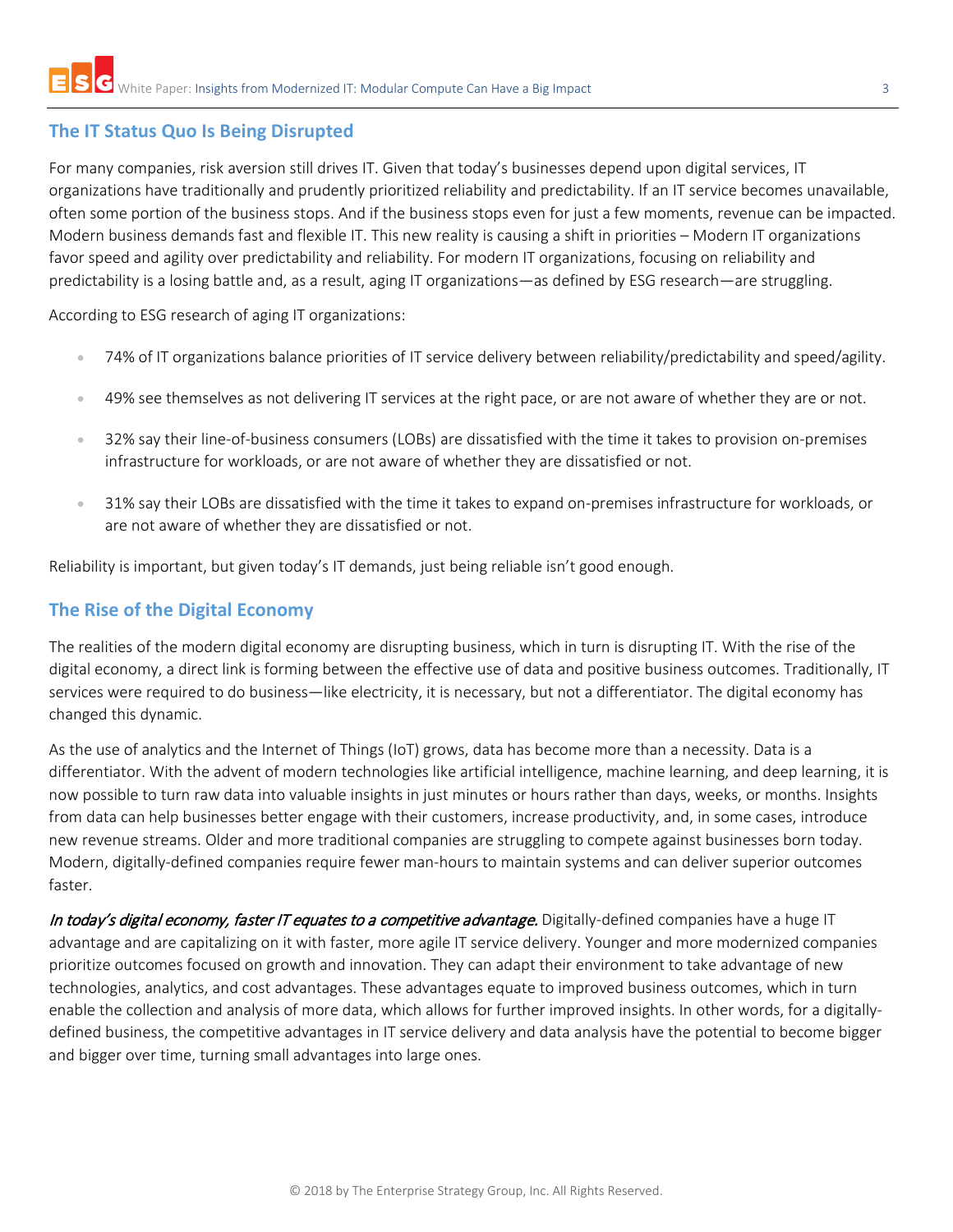#### <span id="page-3-0"></span>**The Importance of IT Transformation**

61%

of Modernized IT organizations prioritize speed and agility over reliability and/or predictability

To help IT decision makers and business leaders understand the importance of IT Transformation, ESG conducted a detailed research study designed to uncover key learnings about both IT Transformation and the importance of server compute capabilities to transformation activities and outcomes. ESG surveyed 500 IT decision makers covering both large midmarket (500 to 999 employees) and enterprise (1,000 or more employees) organizations across North America (US and Canada), Western Europe (UK), and Asia Pacific (Australia, Hong Kong, and New Zealand). The study also spanned multiple industry verticals, including financial, manufacturing, government, education, and health care.

The study leveraged multiple questions on the adoption of both modern infrastructure technologies and IT process automation to assign each organization participating in the study an IT Modernization maturity score. Based on that scoring, each participant organization was ranked into one of three categories in order from least modernized to the highest level of modernization: *Aging* (23%), *Modernizing* (65%), and *Modernized* (12%). When the data from the *Modernized* IT organizations were compared with the data from *Aging* IT organizations, some stark differences emerge.

For example, *Modernized* IT organizations:

- Prioritize speed and agility: *Modernized* IT organizations are 13 times more likely than not to move at the right pace for the business, 93% to 7% (see Figure 1). They accomplish this by prioritizing speed and agility over reliability and predictability. This is not to say reliability is unimportant; it is still expected. The focus of IT, however, has shifted to speed and agility.
- Deliver higher satisfaction to end-users and LOBs: By focusing on speed, agility, and innovation, *Modernized* IT organizations are significantly more likely to satisfy their LOB end-users. As a result, these businesses gain in innovation, efficiency, and increased revenue opportunity relative to their *Aging* IT counterparts. For example:
	- o 93% of *Modernized* IT organizations say they are deploying IT services at the pace required by the business versus 51% of *Aging* IT organizations that can make the same claim.
	- o 96% of *Modernized* IT organizations say their LOBs are satisfied with the time it takes to provision on-premises infrastructure for workloads versus 67% of *Aging* IT organizations.
	- o 99% of *Modernized* IT organizations say their LOBs are satisfied with the time it takes to expand on-premises infrastructure for workloads versus 69% of *Aging* IT organizations.



Among Modernized IT, 99% of respondents report LOB satisfaction with infrastructure expansion versus 69% of Aging IT

Use 4x more modular compute than *Aging* organizations: The median percentage of modular compute in the data center was four times larger in *Modernized* IT organizations than in *Aging* IT organizations. Additionally, among all organizations using modular servers, *Modernized* IT organizations were more likely than *Aging* IT organizations to achieve a number of benefits as a result of using modular servers. For example: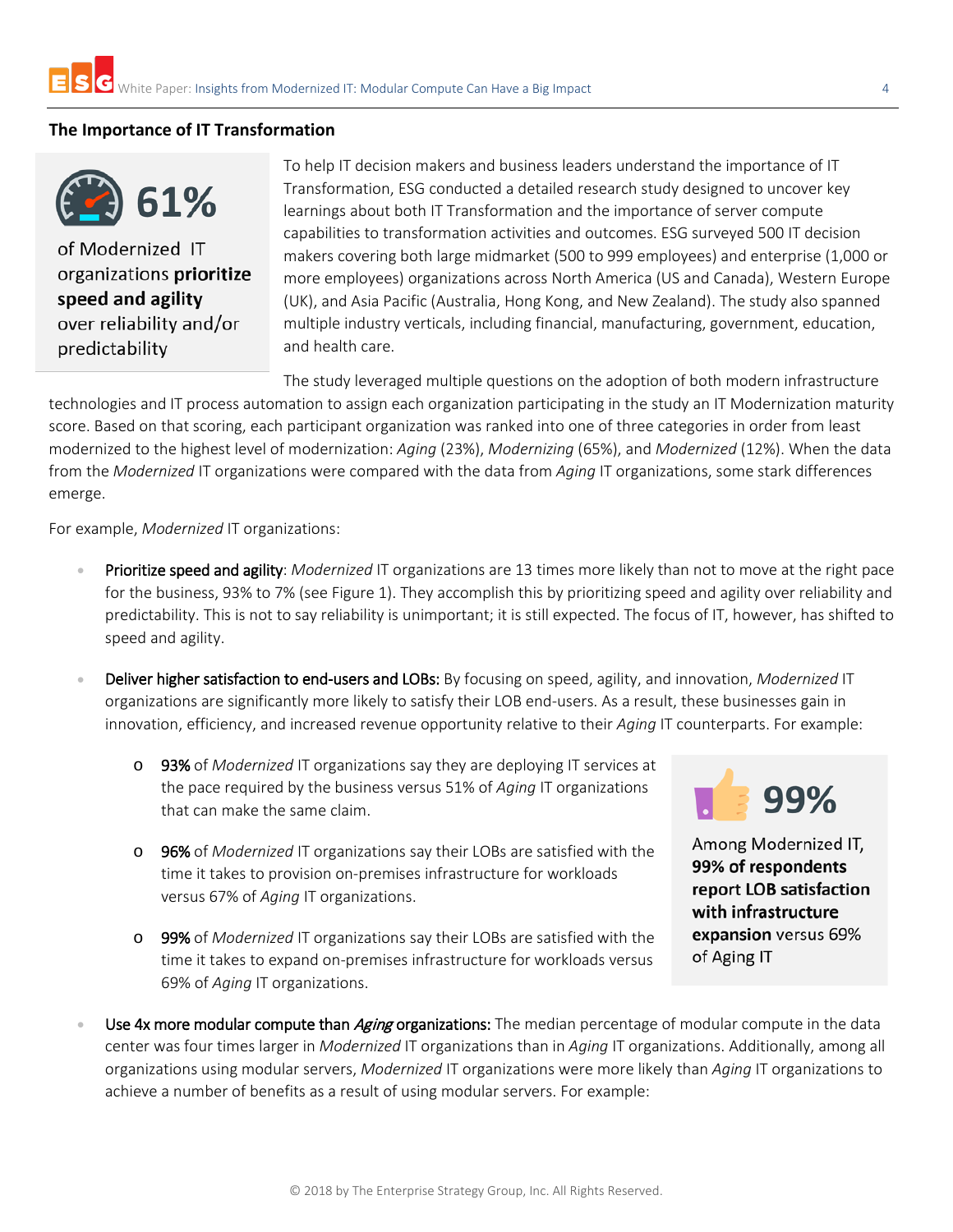- o *Modernized* IT organizations were more than 3.5x as likely as *Aging* organizations to experience easier manageability with modular compute.
- o *Modernized* IT organizations were more than 2x as likely as *Aging* organizations to experience improved flexibility with modular compute.
- o *Modernized* IT organizations were 2x as likely as *Aging* organizations to experience faster IT service delivery with modular compute.
- o *Modernized* IT organizations were 2x as likely as *Aging* organizations to experience higher reliability with modular compute

#### **Figure 1. Modernized IT Organizations Deploy Services at the Pace of Business**





#### *Source: Enterprise Strategy Group*

There is a clear discrepancy between *Modernized* IT organizations and their *Aging* IT counterparts. While much of the success that *Modernized* IT organizations achieve likely stems from the strategic decision to prioritize speed and agility, the data also suggests there is a synergistic quality between prioritizing speed and agility along with utilizing modern technologies. For example, *Modernized* IT organizations are not only more likely to leverage modular compute, but they also reap a greater number of benefits than their *Aging* IT counterparts from the technology. This research suggests that, as businesses become increasingly data-driven, the old *Aging* IT tendency to focus solely on reliability and predictability is simply not enough.

#### <span id="page-4-0"></span>**Beginning the Transformation Journey**

The benefits of *Modernized* IT extend far beyond IT service delivery and the satisfaction of internal consumers. *Modernized*  IT is a fundamental step to digitally transforming the business and reaping a greater set of rewards. Delivering IT services at the pace demanded by the business also brings with it a multitude of competitive and transformational outcomes (see Figure 2). Still, *Modernized* IT achieves superior benefits when compared to *Aging* IT, even when *Aging* IT is able to meet the pace and demands of the business.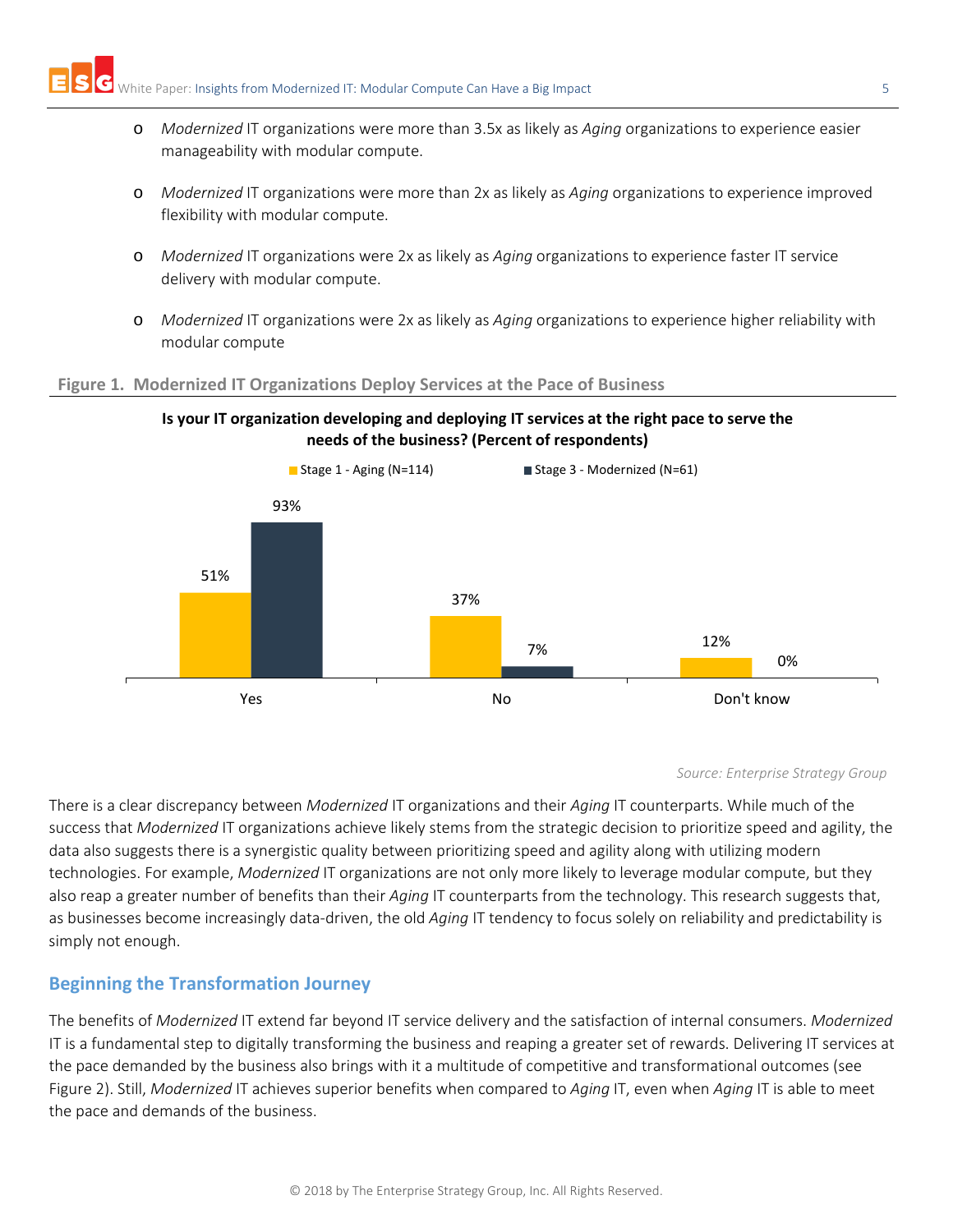*Modernized* IT organizations were able to achieve each of these benefits at a higher rate. What is even more interesting is that the more tangible business benefits, such as the ability to better capitalize on market opportunities and achieve higher revenues, were significantly more common among *Modernized* IT organizations by a rate of four to five times.

#### **Figure 2. Business Outcomes Achieved through IT Speed and Agility**





*Source: Enterprise Strategy Group*

In other words, it is possible for *Aging* IT to still meet the pace of business demands. When they are able to do so, however, the rewards for firms with *Aging* IT are significantly fewer. To stay competitive, *Aging* IT organizations need to become more like *Modernized* companies—to change, to be adaptable, to be flexible, and to catch up. But, what does an Aging IT company need to do to get there?

The simple answer is for *Aging* IT companies to model themselves after *Modernized* IT organizations. Budgets need to shift from maintaining existing IT to investing in future growth areas. Organizations need to reduce the capital and operational costs of *Aging* IT and shift their financial and personnel resources toward innovation, modern technology, and speed and agility.

#### <span id="page-5-0"></span>**The Emergence of Transformational Workloads**

As businesses seek digital transformation, the introduction of more emergent and transformational workloads enables the opportunity to extract more value from data, but also creates new requirements for IT. In part, the speed and agility prioritized by *Modernized* IT better enables the business, but an agile and flexible IT architecture is also required for the emergent crop of transformational workloads. When assessing the difference between traditional and transformational workloads, the following definitions help to serve as a starting point.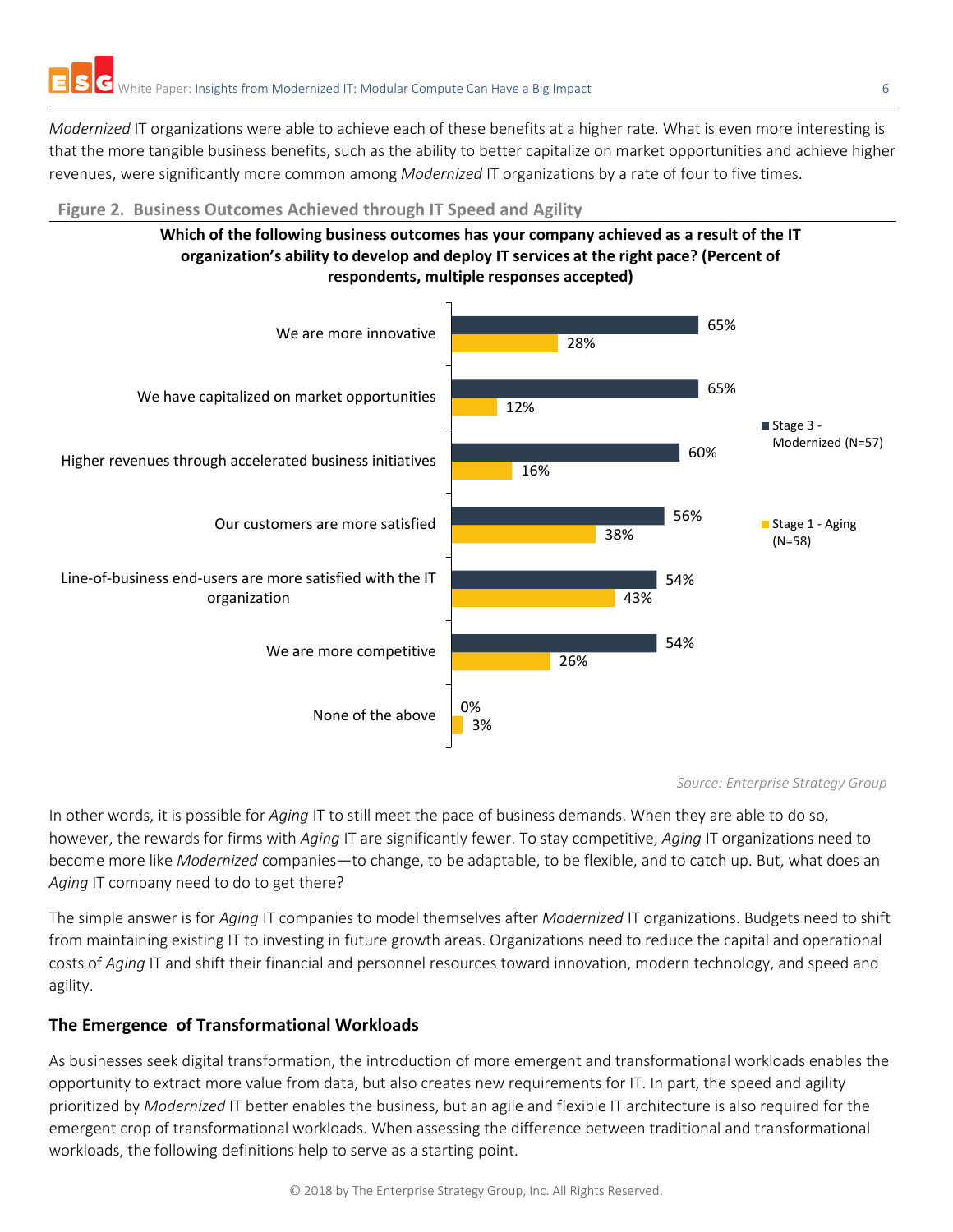- A traditional workload includes mainstream workloads such as file, print, web serving, virtual desktop, collaborative applications, and content applications.
- A transformational workload includes new and emerging workloads such as structured data analytics, unstructured data analytics (cognitive/AI), and cloud-native applications.

In other words, traditional workloads enable traditional business. Transformational workloads, on the other hand, are designed to extract more value out of data and then deliver insights designed to make the company smarter, more efficient, and able to enter new markets, as well as develop new revenue streams. Transformational workloads more directly align to business results, and it is this alignment that drives the emphasis for greater speed and agility. The supporting IT infrastructure cannot be the bottleneck, but must be able to adapt and evolve if the business is to stay competitive. It is no surprise that *Modernized* IT organizations assigned a higher percentage of IT resources to transformational workloads (see Figure 3). For example:

• 87% of *Modernized* IT organizations allocate more than 20% of their compute resources for transformational workloads compared to only 25% of *Aging* organizations.

This increased adoption and focus upon transformational workloads plays a core role in the business success achieved by *Modernized* IT companies.

#### **Figure 3. Percentage of Compute Dedicated to Transformational Workloads**





supports transformational workloads supports transformational workloads

*Source: Enterprise Strategy Group*

#### <span id="page-6-0"></span>**Transform the Infrastructure**

Achieving the necessary IT speed and agility requires a blend of the right IT personnel and the right modern infrastructure technologies. When the IT organizations that identified themselves as being able to keep pace with business demands were then asked to identify the reasons behind their delivery success, *Modernized* IT organizations were far more likely to identify the role that the infrastructure technology played in their success (see Figure 4).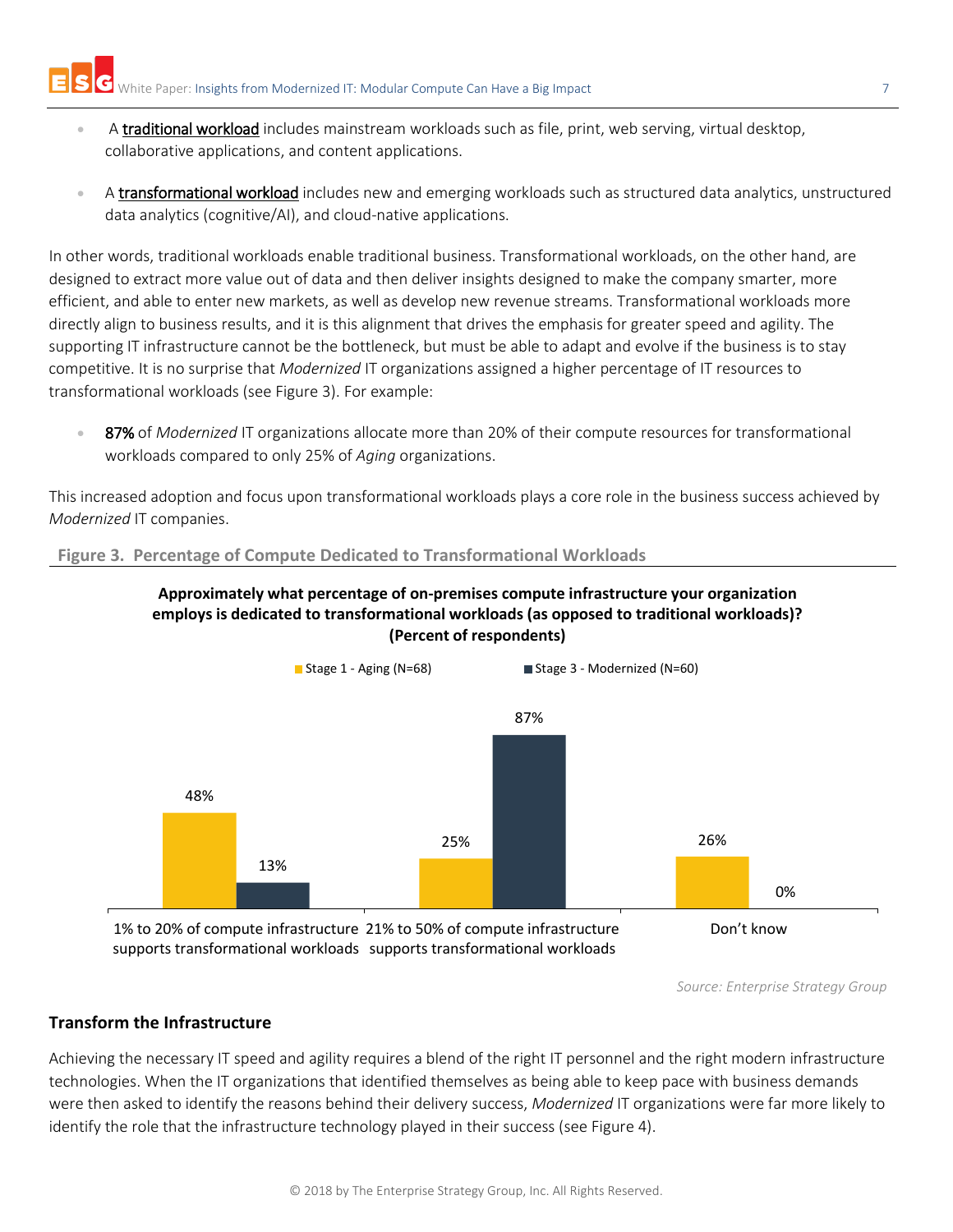For example, *Modernized* IT organizations are:

- 3x more likely to report infrastructure adaptability as one of the biggest reasons behind their IT service delivery success.
- 2x more likely to report infrastructure scalability as one of the biggest reasons behind their IT service delivery success.
- 2x more likely to report infrastructure flexibility as one of the biggest reasons behind their IT service delivery success.
- **1.75x more likely to report infrastructure performance** as one of the biggest reasons behind their IT service delivery success.

In other words, *Aging* IT is also capable of delivering IT services on time, albeit less often, but their success may be more likely the result of hard work by the personnel. *Modernized* IT organizations, on the other hand, are more likely to achieve success thanks to the capabilities of both their personnel and their technology.

**Figure 4. Top Seven Reasons Behind IT Service Delivery Success** 



**Which of the following are the biggest reasons why the IT organization is successful developing and deploying IT services at the right pace to serve the needs of the business? (Percent of respondents, multiple responses accepted)**

*Source: Enterprise Strategy Group*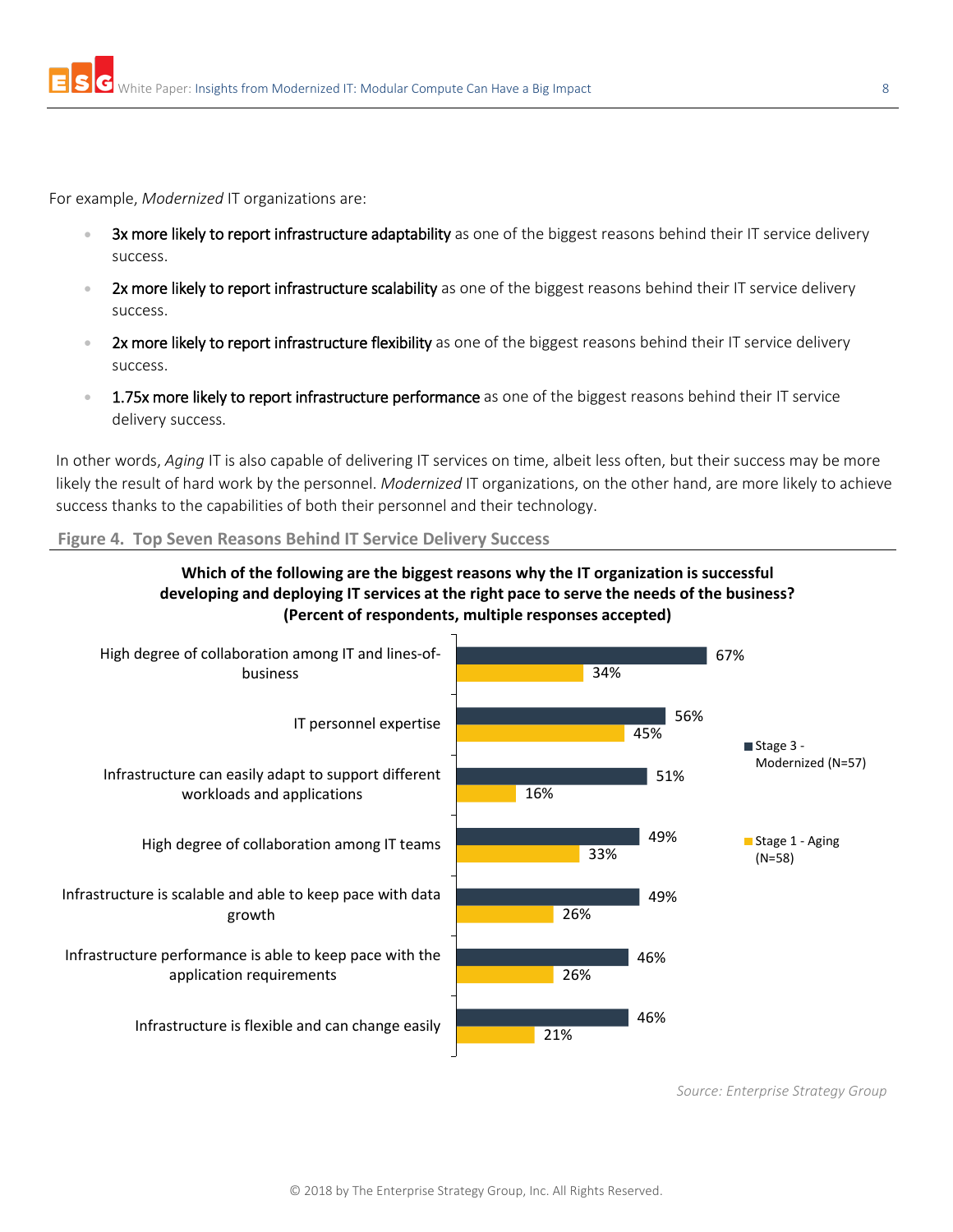#### <span id="page-8-0"></span>**Role of Modular Compute in IT Transformation**

A critical element in the deployment of modern IT infrastructure is the use of modular server technology. According to ESG's research, modular servers comprise a significantly larger percentage of the overall compute in *Modernized* IT data centers with a median of 20% versus *Aging* IT with a median of only 5%.

What are the perceptions holding IT organizations back from greater adoption of modular compute? The data in Figure 5 highlights the top five most common reasons that hinder IT organizations from deploying modular server technology among IT organizations that do not currently use modular servers. The most commonly identified concern was cost (30%), followed by other factors such as a lack of flexibility, and the perception that the servers are difficult to administer.

#### **Figure 5. Top Five Most Common Reasons for Not Deploying a Modular Server Solution**





*Source: Enterprise Strategy Group*

Respondents to this question, however, overwhelmingly indicated that, if a modular compute solution was available that addressed the concern(s) they identified, they would likely change their mind about modular server technology. This willingness to reconsider was even more dramatic among *Modernized* IT organizations, who were 12 times more likely to change their mind, versus the aggregate of all study participants, who identified a willingness at a rate of 5 to 1.

This increased willingness to integrate modular server technology by *Modernized* IT organizations provides further evidence to support the notion that *Modernized* IT organizations value the potential of new technology and are more willing to integrate newer technologies if those technologies offer superior capabilities. Interestingly, however, the concerns identified in Figure 5 appear to conflict with the set of data in Figure 6, collected from organizations that currently leverage modular servers, suggesting that some misconceptions exist for modular server solutions among nonusers.

#### <span id="page-8-1"></span>The Value of Modular Compute

When users of modular servers were asked to identify the benefits that they received from the technology (see Figure 6), the most commonly identified benefit was increased scalability (57%), followed by improved flexibility (54%) and easier manageability (50%). When this data is placed side by side and compared to the concerns of those organizations that do not leverage modular servers (see Figure 5), almost every top concern is identified as a benefit by a significant proportion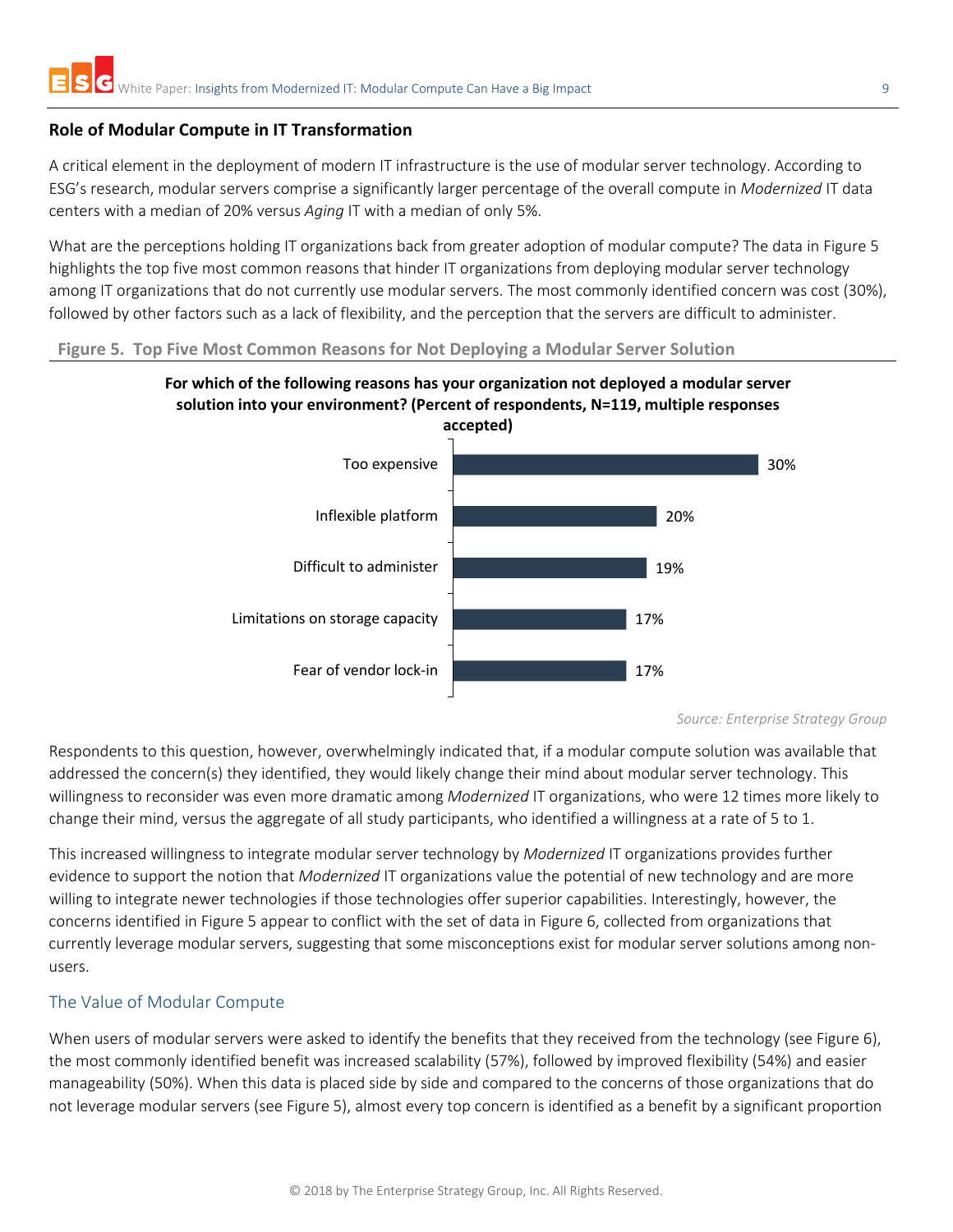of users. In addition, the percentage of users that received a particular benefit is greater than the percentage of nonusers that identified the concern.

For example:

- 54% of modular compute users identified benefits to increased flexibility, as opposed to only 20% of non-users who identified the concern that the platforms were inflexible.
- 50% of modular compute users identified ease of management as a benefit, as opposed to only 19% of non-users who identified that the platforms were difficult to administer.
- This trend even continues for cost, as 39% of users identified lower procurement costs as a benefit, as opposed to only 30% of non-users that identified that modular servers were too expensive.

One argument for these discrepancies could be that IT organizations with higher demands might still have concerns with modular server technology, while those organizations with lighter demands achieved benefits. This argument fails, however, as in nearly every case, *Modernized* IT organizations were more likely to receive a specific benefit than *Aging* IT users.

#### **Figure 6. Benefits Realized from a Modular Server Solution**





#### *Source: Enterprise Strategy Group*

The more likely rationale for the discrepancy is that there are still misconceptions about modular compute. And those misconceptions may stem primarily from *Aging* IT organizations. *Aging* IT organizations are likely to have a smaller modular compute footprint and achieve benefits at a lower rate. One example that supports the theory that the discrepancy is a result of misconceptions about modular compute is that cost was the concern most commonly identified by *Aging* IT environments (35%). *Aging* IT users of modular server solutions, however, identified that they achieved lower procurement costs at a rate of 41%, the only benefit that *Aging* IT achieved at a higher rate than *Modernized* IT organizations. It may be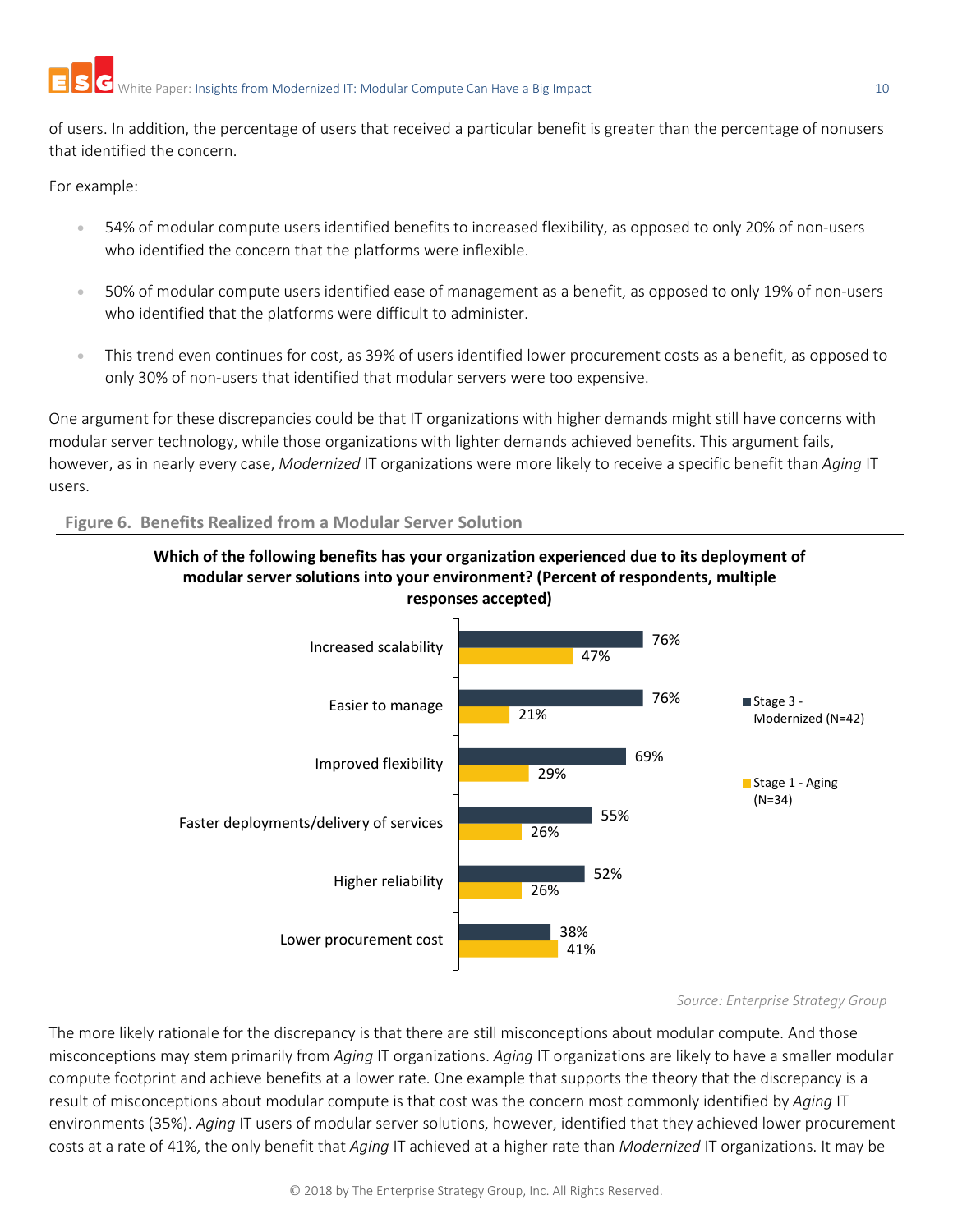that the emergence of new pay-as-you-go payment and leasing options could be helping to address the initial acquisition costs of modular server solutions, even for *Aging* IT environments. Or it could be that *Aging* IT started from a higher infrastructure cost point prior to switching to modular server technology.

When users of modular servers were asked to approximate the average benefits delivered by the technology, the benefits reported were far more substantial for *Modernized* IT than for *Aging* IT. For *Modernized* IT, each of the four benefits surveyed were reported to be higher on average, and for three of the four, the benefit reported was close to double that of *Aging* IT environments.

#### **Figure 7. Quantified Benefits Realized from Modular Servers**



## **Average benefit of modular servers vs. what was in use prior/alternatives. (Mean)**

*Source: Enterprise Strategy Group*

## <span id="page-10-0"></span>Why Does Modernized IT Use Modular Servers?

Ultimately, modular compute is a powerful and incredibly beneficial technology that plays a critical role in both IT Transformation and in enabling the success of *Modernized* IT organizations. When combined, the research data presents a compelling case for why *Modernized* IT organizations leverage modular server technology.

- Increased scalability: More than three out of four (76%) *Modernized* IT organizations using modular servers selected increased scalability, making it the most commonly identified benefit of modular servers. In addition, nearly half (49%) of *Modernized* IT organizations moving at the right pace for their business credited IT infrastructure scalability as a factor responsible for their success in timely IT service delivery. In other words, *Modernized* IT relies on scalable architecture and modular servers deliver.
- Easier management: Tied for the most commonly identified benefit among *Modernized* IT organizations using modular servers (76%), the simplified management of modular servers delivers significant savings to IT. On average, the improved ease of administration of modular servers reduced administration time by 33%.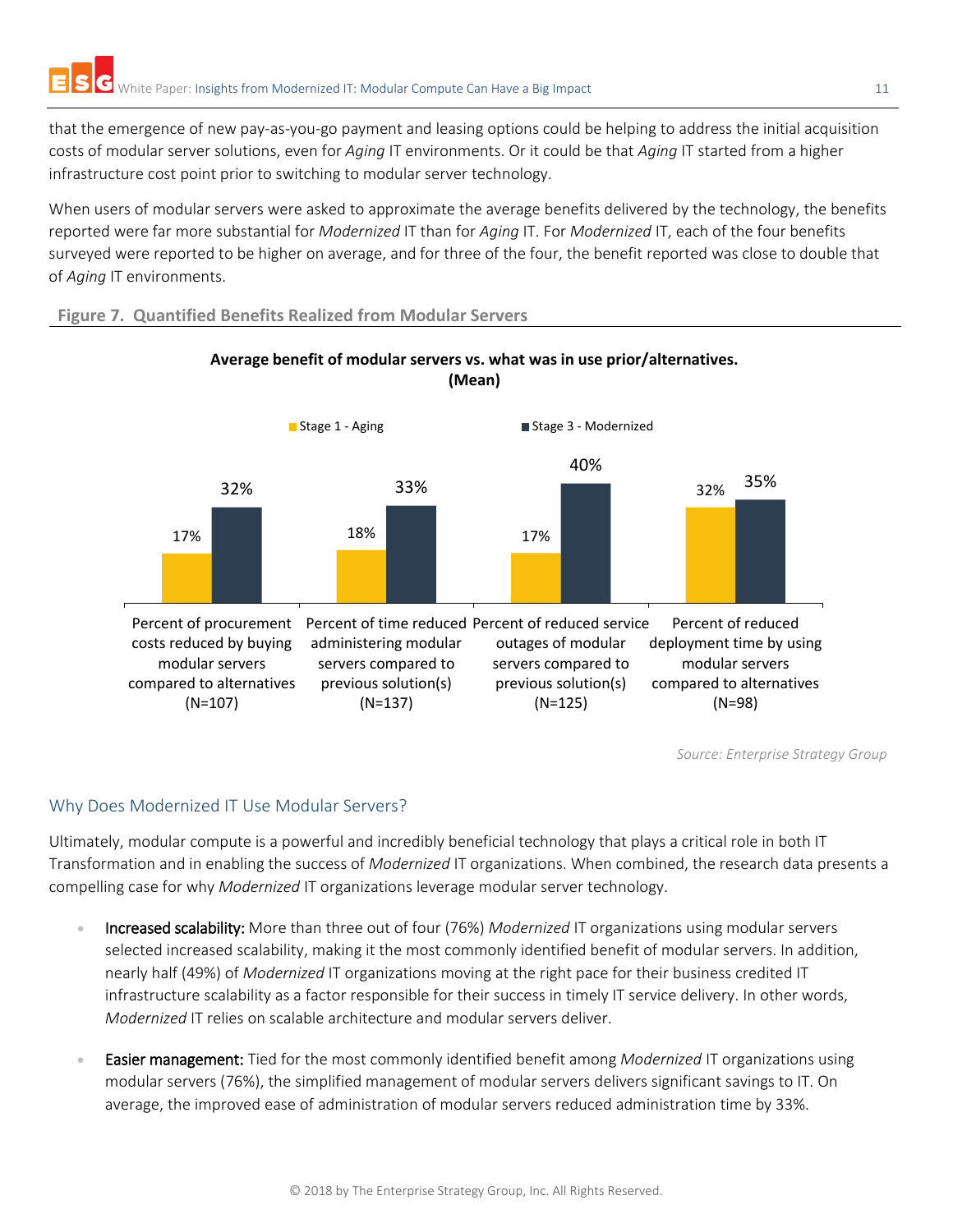- Improved flexibility: Modular servers delivered greater flexibility for more than two out of every three (69%) *Modernized* IT organizations using them. 46% of *Modernized* IT organizations credited flexibility and 51% credited adaptability of their infrastructure as factors responsible for their success in timely IT service delivery. The flexibility of modular servers plays a key role in IT service delivery.
- Faster deployment/delivery of services: More than half (55%) of *Modernized* IT organizations that use modular servers reported improvements in infrastructure deployment time. The average benefit was a 35% reduction in time spent. Modular severs not only speed up delivery, but also free up resource time for other, possibly higher value, tasks.
- Increased reliability: 52% of *Modernized* IT organizations using modular servers cited an improvement in reliability, helping to reduce service outages by an average of 40%. While *Modernized* IT prioritizes speed and agility, reliability is still a necessity and the data suggest modular servers deliver agility while simultaneously improving reliability.
- **Lower cost:** Despite being the most common concern among non-users, lower procurement cost was cited as a benefit by 38% of *Modernized* IT organizations, with an average saving of 32%. Reducing costs by nearly a third while simultaneously delivering the other benefits mentioned makes a powerful case in favor of leveraging modular servers.

The benefits of modular servers align almost directly with the priorities of *Modernized* IT. Modular servers deliver benefits in speed, agility, simplification, reliability, and cost not only at a high rate but the average impact of each benefit is substantial. While there are likely some misconceptions about modular server technology, the data suggests that modular servers play a key role in enabling *Modernized* IT organizations.

## <span id="page-11-0"></span>**The Bigger Truth**

As industries become more digitally defined, IT demands quickly exceed the capabilities of *Aging* IT organizations, to the extent that they cannot meet the requirements of their consumers, or worse, they do not know whether they are meeting them. Building a *Modernized* IT organization is not only beneficial, it has become a necessity. And, the rewards for the agile and speedy delivery of IT are substantial. Businesses with *Modernized* IT are more innovative, capture more market opportunities, achieve higher revenue, improve customer satisfaction, and are simply more competitive.

# Substantial Benefits from Modular Compute Enable Modernized IT

| г |  |
|---|--|
|   |  |
| ۲ |  |
|   |  |
|   |  |

**EASIER TO MANAGE** Reducing administration time by 33% on average



**FASTER TO DEPLOY** Reducing deployment time by 35% on average



**MORE RELIABLE** Reducing service outages by 40% on average



**LOWER COST** Reducing procurement costs by 32% on average